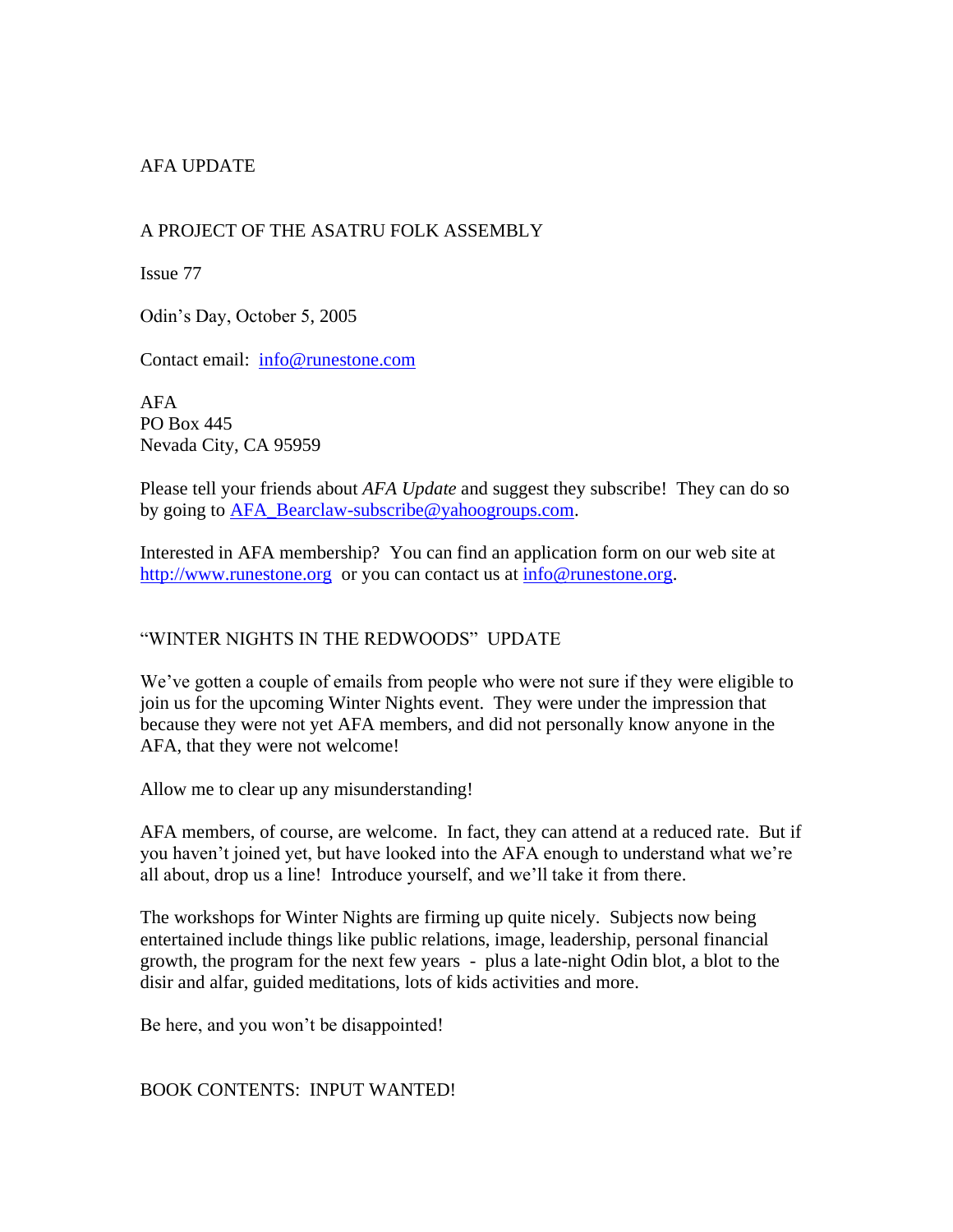Supposing someone wrote a book describing Asatru from the AFA's perspective - a sort of "AFA handbook," but broad enough to appeal to anyone interested in Germanic religion. What should be included? What should be left out? How can such a volume stand out from all the others out there?

Send me your thoughts, please!

### IN FAVOR OF PROSELYTIZING

One often encounters the opinion that Asatruar should not go out of our way to attract people to our faith. The dividing line between acceptable outreach and unacceptable harassment, however, is open to some debate: Just when does outreach become outrage?

As for me, I have no problem with proselytizing. I should define that: Proselytizing, according to most dictionary definitions, means trying to convert someone to a different religion. The means used to do so can be subtle, in-your-face, arrogant, mild, casual or insistent; no matter how it is done, it is still proselytizing.

Probably, though, we need to use another word so as to not set off peoples' "evangelism buttons."

Given the distinction between the definition of proselytizing and the means by which it can be conducted, I should qualify my approval. Here is my personal breakdown of acceptable versus unacceptable means of spreading the word about Asatru: I would not go door to door bothering people…I would not call strangers on the phone at dinner time…I would not accost innocent bystanders on street corners…In short, I would not do anything that would make my beliefs seem undignified.

Would I run radio and TV ads? Would I put our message on billboards? Would I take out advertising in mainstream publications? Would I create documentaries, or full-length feature films depicting our lore? Yes, absolutely - while ensuring, of course, that the actual content of the message was up to standard.

In short, I would never cram our beliefs down anyone's throat, but if I had the ability I would make it clear to hundreds of millions of people that we are here, and that we are a viable choice. This attitude might be summed up in the sentence "We're ready when you are."

If we do not grow, our Way will die. We owe it to the Aesir and Vanir, to the ancestors, to life itself to see that does not happen. The question is not whether or not we reach out to others, it is how can we do that in a way that is honorable, dignified, and in keeping with our values.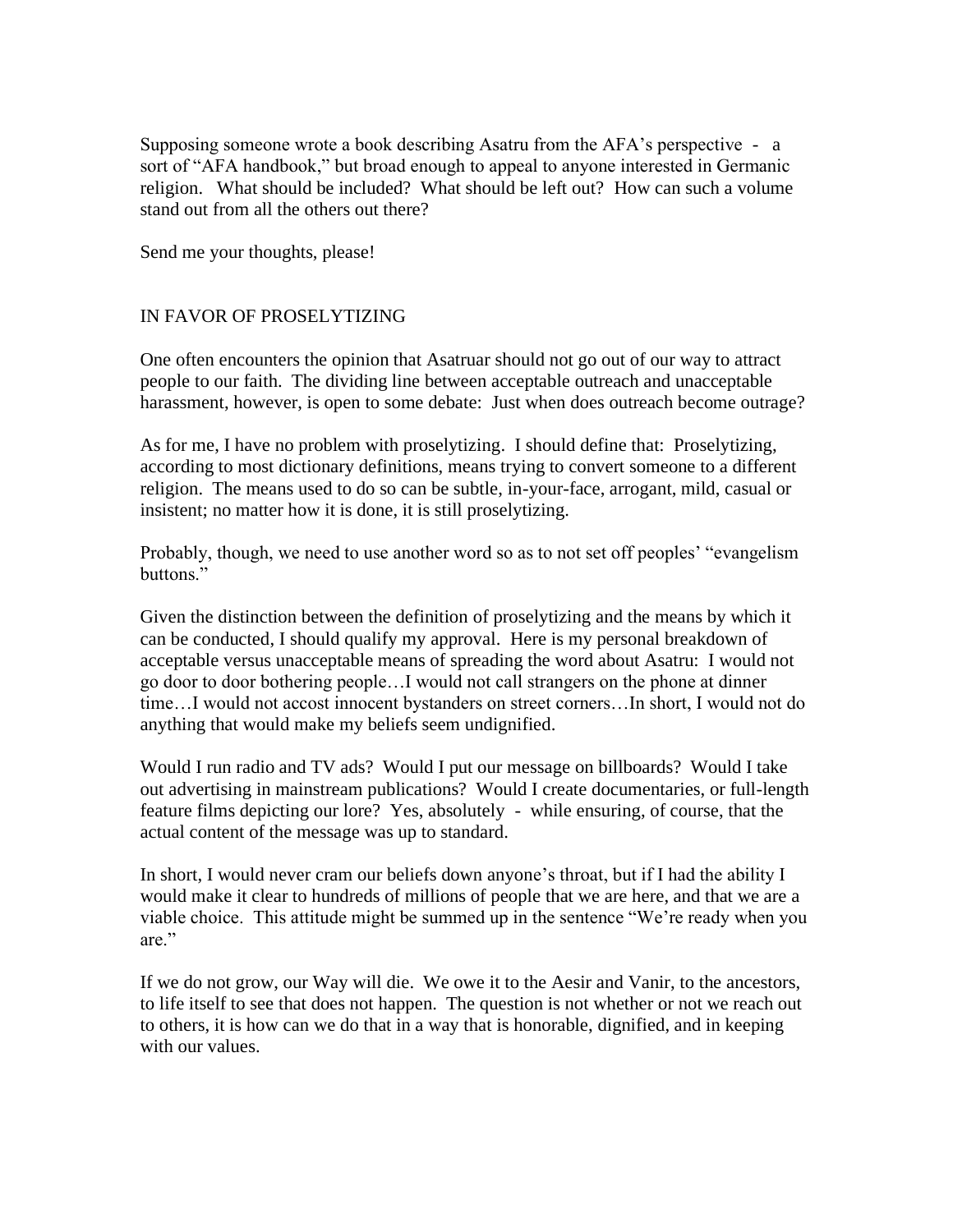### THE BATTLE FOR THE HEART OF WILDNESS

Wolves, those ultimate symbol of wildness, are in dire danger in Norway. Special interest groups and complacency have brought them to the edge of annihilation, and if they die out, something wonderful will be gone from the world.

The AFA is trying to avert such a tragedy. Kimberley Remen, leader of the AFA's Norwegian Wolf Project, has delivered stacks of signed petitions to leaders in the Norwegian government. (You can sign that petition by going to <http://www.thepetitionsite.com/takeaction/399085910?ltl=1127421847>.) She was recently interviewed by Nationen, one of Norway's leading newspapers, about the Norwegian Wolf Project and the "Walk for the Wolves" she is coordinating for next August 9<sup>th</sup>.

Please visit the NWP web site at [http://groups.yahoo.com/group/norwegian\\_wolf/](http://groups.yahoo.com/group/norwegian_wolf/) for much more information…and lend your support!

### ODIN LIVES!

The groundbreaking radio program Odin Lives! is broadcast every Thursday night at 8 PM Eastern Time on a frequency of 7.415 MHz. This broadcast is repeated the next Tuesday morning at 12:15 AM on the same frequency. You can learn more by going to their web site at [http://www.odinlives.org.](http://www.odinlives.org/)

### IMPORTANT DATES

October 8 - Day of Remembrance for Erik the Red. Erik was the stouthearted father of Leif Erikson, and a dedicated follower of Thor. Hot-headed and clever, Erik made his mark on history by organizing the Viking settlement of Greenland. Raise a toast to this rascal, or read from his saga, in honor of his intrepid spirit.

October 9 - Leif Erikson Day. This holiday was first officially proclaimed by President Lyndon Johnson in 1965. Remind your friends of the Norse colonization of North America more than a thousand years ago!

October 12 - Winter Nights. This is the time we honor the Disir, conceived of as the female ancestors of our family lines. The Disir look on from the Otherworld, with loving concern for us, their descendants. Pour them a libation on the chilling autumn earth, and think on the wise and powerful women whose blood flows in your veins.